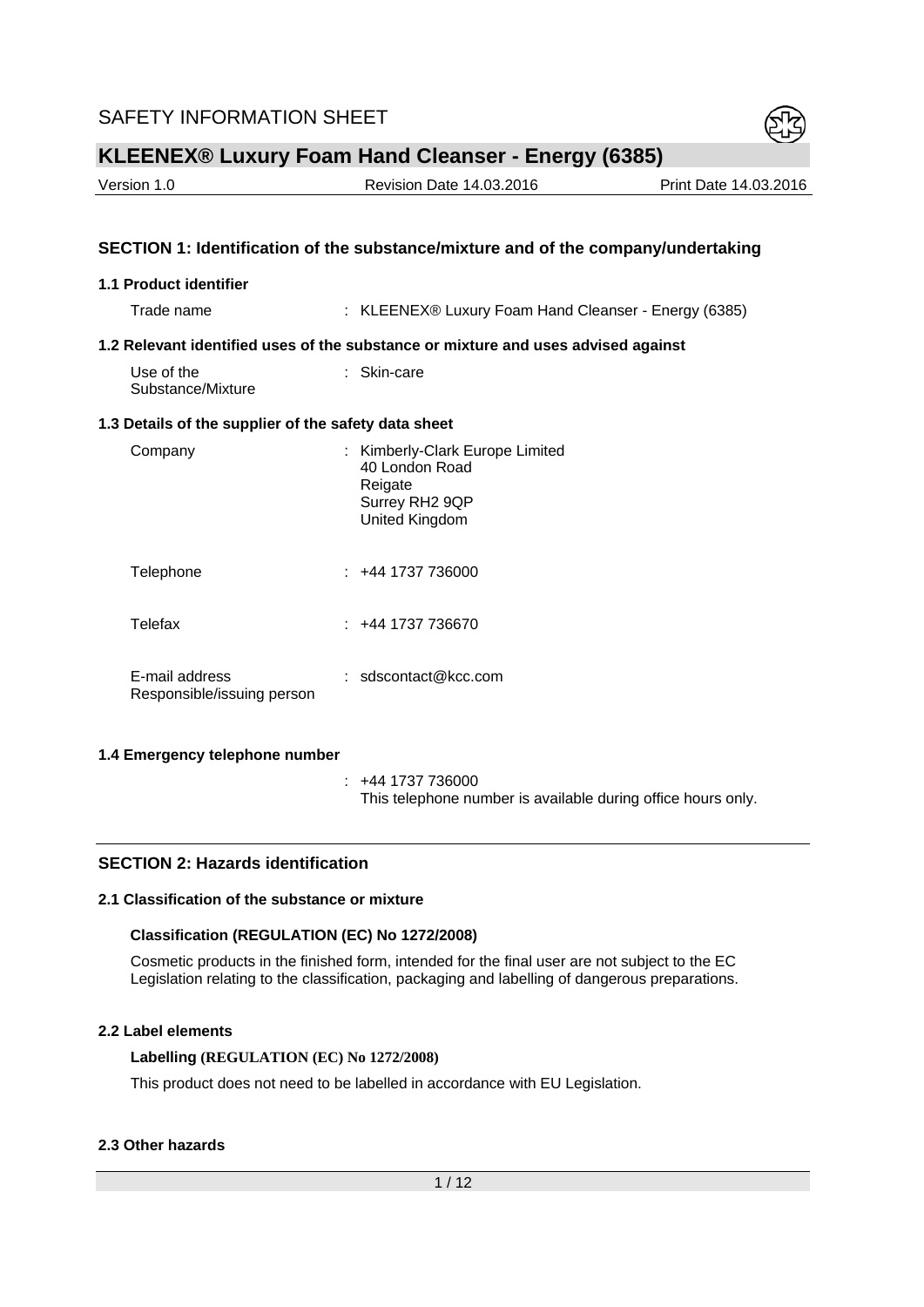

Version 1.0 Revision Date 14.03.2016 Print Date 14.03.2016

This substance/mixture contains no components considered to be either persistent, bioaccumulative and toxic (PBT), or very persistent and very bioaccumulative (vPvB) at levels of 0.1% or higher. No hazards resulting from the material as supplied.

### **SECTION 3: Composition/information on ingredients**

#### **3.2 Mixtures**

#### **Composition/information on ingredients**

AQUA, SODIUM LAURETH SULFATE, GLYCERIN, PROPYLENE GLYCOL, COCO GLUCOSIDE, PEG-7 GLYCERYL COCOATE, DISODIUM COCOAMPHODIACETATE, SODIUM COCOYL AMINO ACIDS, DISODIUM LAURYL SULFOSUCCINATE, PANTHENOL, CITRIC ACID, MELALEUCA ALTERNIFOLIA LEAF OIL, CITRUS MEDICA LIMONUM EXTRACT, PARFUM, TETRASODIUM GLUTAMATE DIACETATE, PHENOXYETHANOL, SODIUM BENZOATE, POTASSIUM SORBATE, LINALOOL, CI 15985, CI 19140

#### **SECTION 4: First aid measures**

#### **4.1 Description of first aid measures**

| General advice          | : No hazards which require special first aid measures.                                        |
|-------------------------|-----------------------------------------------------------------------------------------------|
| If inhaled              | : Not required under normal use.                                                              |
| In case of skin contact | : Not required under normal use.                                                              |
| In case of eye contact  | : Flush eyes with water as a precaution.<br>If eye irritation persists, consult a specialist. |
| If swallowed            | : Not required under normal use.<br>Do NOT induce vomiting.                                   |
|                         | 4.2 Most important symptoms and effects, both acute and delayed                               |
| Symptoms                | : No information available.                                                                   |
|                         | 4.3 Indication of any immediate medical attention and special treatment needed                |

Treatment : No information available.

#### **SECTION 5: Firefighting measures**

| 5.1 Extinguishing media                                   |                                                                                                              |
|-----------------------------------------------------------|--------------------------------------------------------------------------------------------------------------|
| Suitable extinguishing media                              | : Use extinguishing measures that are appropriate to local<br>circumstances and the surrounding environment. |
| 5.2 Special hazards arising from the substance or mixture |                                                                                                              |
| Specific hazards during<br>firefighting                   | : No information available.                                                                                  |
| Hazardous combustion<br>products                          | : Carbon monoxide, carbon dioxide and unburned<br>hydrocarbons (smoke).                                      |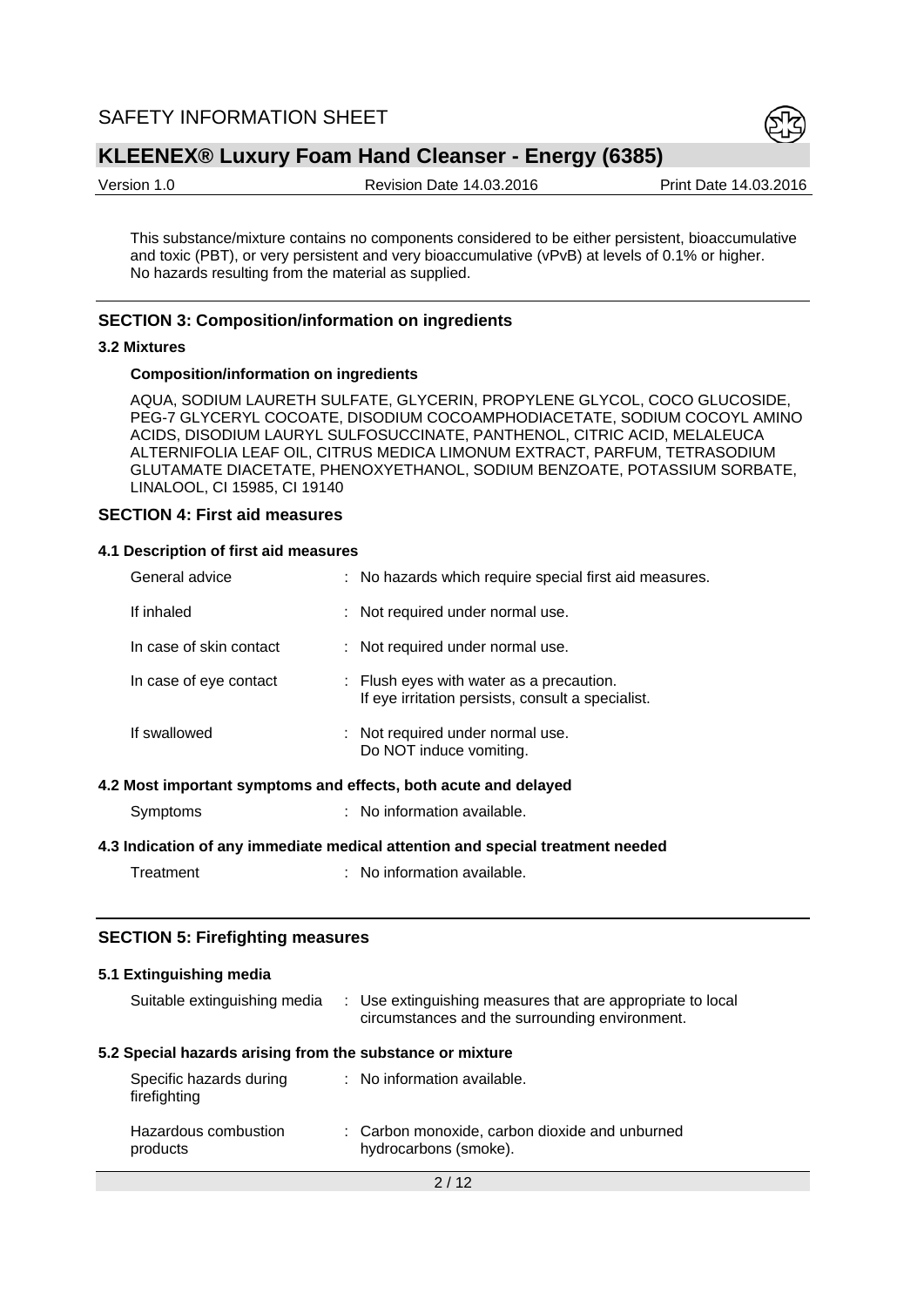

| Version 1.0 | Revision Date 14.03.2016 | Print Date 14.03.2016 |
|-------------|--------------------------|-----------------------|
|             |                          |                       |

### **5.3 Advice for firefighters**

| Special protective equipment<br>for firefighters | : In the event of fire, wear self-contained breathing apparatus.                                                                                                       |
|--------------------------------------------------|------------------------------------------------------------------------------------------------------------------------------------------------------------------------|
| Further information                              | : Product contains a high percentage of water. Fire residues<br>and contaminated fire extinguishing water must be disposed<br>of in accordance with local regulations. |

#### **SECTION 6: Accidental release measures**

#### **6.1 Personal precautions, protective equipment and emergency procedures**

| Personal precautions |  | Material can create slippery conditions. |
|----------------------|--|------------------------------------------|
|----------------------|--|------------------------------------------|

#### **6.2 Environmental precautions**

| Environmental precautions |  |  | No special environmental precautions required. |  |  |
|---------------------------|--|--|------------------------------------------------|--|--|
|---------------------------|--|--|------------------------------------------------|--|--|

#### **6.3 Methods and materials for containment and cleaning up**

Methods for cleaning up : Wipe up with absorbent material (e.g. cloth, fleece).

#### **6.4 Reference to other sections**

For personal protection see section 8.

### **SECTION 7: Handling and storage**

#### **7.1 Precautions for safe handling**

| Advice on safe handling                            | : No special handling advice required.            |
|----------------------------------------------------|---------------------------------------------------|
| Advice on protection against<br>fire and explosion | : Normal measures for preventive fire protection. |

#### **7.2 Conditions for safe storage, including any incompatibilities**

| Requirements for storage<br>areas and containers | : Keep container tightly closed in a dry and well-ventilated<br>place. |
|--------------------------------------------------|------------------------------------------------------------------------|
| Advice on common storage                         | : No special restrictions on storage with other products.              |
| Other data                                       | : No decomposition if stored and applied as directed.                  |
|                                                  |                                                                        |

## **7.3 Specific end use(s)**

Specific use(s) : Skin-care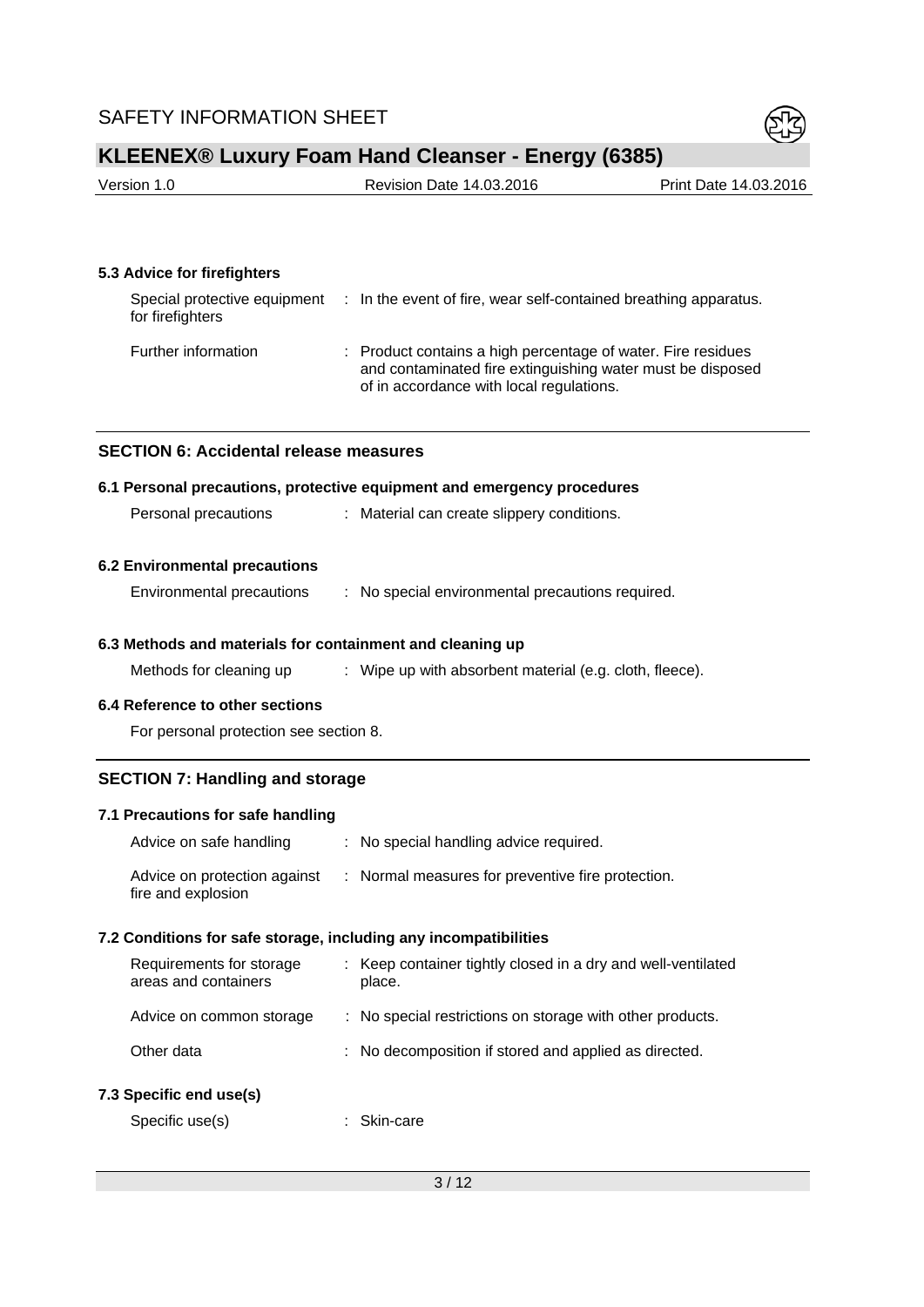

Version 1.0 **Revision Date 14.03.2016** Print Date 14.03.2016

# **SECTION 8: Exposure controls/personal protection**

# **8.1 Control parameters**

| Components             | CAS-No.                                                                                                                            |  | Value type<br>(Form of<br>exposure)                                                                                     | Control<br>parameters  | Update     | <b>Basis</b>        |  |  |  |
|------------------------|------------------------------------------------------------------------------------------------------------------------------------|--|-------------------------------------------------------------------------------------------------------------------------|------------------------|------------|---------------------|--|--|--|
| glycerol               |                                                                                                                                    |  | TWA (Mist)                                                                                                              | $10 \text{ mg/m}$      | 2011-12-01 | GB EH40             |  |  |  |
| Further<br>information | 2: Where no specific short-term exposure limit is listed, a figure three times the long-term<br>$\cdot$<br>exposure should be used |  |                                                                                                                         |                        |            |                     |  |  |  |
| Propylene<br>Glycol    |                                                                                                                                    |  | TWA (particles)                                                                                                         | $10 \text{ mg/m}$      | 2011-12-01 | GB EH40             |  |  |  |
| Further<br>information |                                                                                                                                    |  | 2: Where no specific short-term exposure limit is listed, a figure three times the long-term<br>exposure should be used |                        |            |                     |  |  |  |
| Propylene<br>Glycol    |                                                                                                                                    |  | <b>TWA (Total</b><br>vapour and<br>particles)                                                                           | $150$ ppm<br>474 mg/m3 | 2011-12-01 | GB EH <sub>40</sub> |  |  |  |
| Further<br>information | 2: Where no specific short-term exposure limit is listed, a figure three times the long-term<br>÷<br>exposure should be used       |  |                                                                                                                         |                        |            |                     |  |  |  |

### **8.2 Exposure controls**

| Personal protective equipment          |                                                  |  |  |  |  |  |
|----------------------------------------|--------------------------------------------------|--|--|--|--|--|
| Eye protection                         | : Not required under normal use.                 |  |  |  |  |  |
|                                        |                                                  |  |  |  |  |  |
| Hand protection                        |                                                  |  |  |  |  |  |
| <b>Remarks</b>                         | : not required under normal use                  |  |  |  |  |  |
|                                        |                                                  |  |  |  |  |  |
| Skin and body protection               | : Not required under normal use.                 |  |  |  |  |  |
|                                        |                                                  |  |  |  |  |  |
| Respiratory protection                 | : Not required under normal use.                 |  |  |  |  |  |
| Protective measures                    | : No special protective equipment required.      |  |  |  |  |  |
|                                        |                                                  |  |  |  |  |  |
| <b>Environmental exposure controls</b> |                                                  |  |  |  |  |  |
| General advice                         | : No special environmental precautions required. |  |  |  |  |  |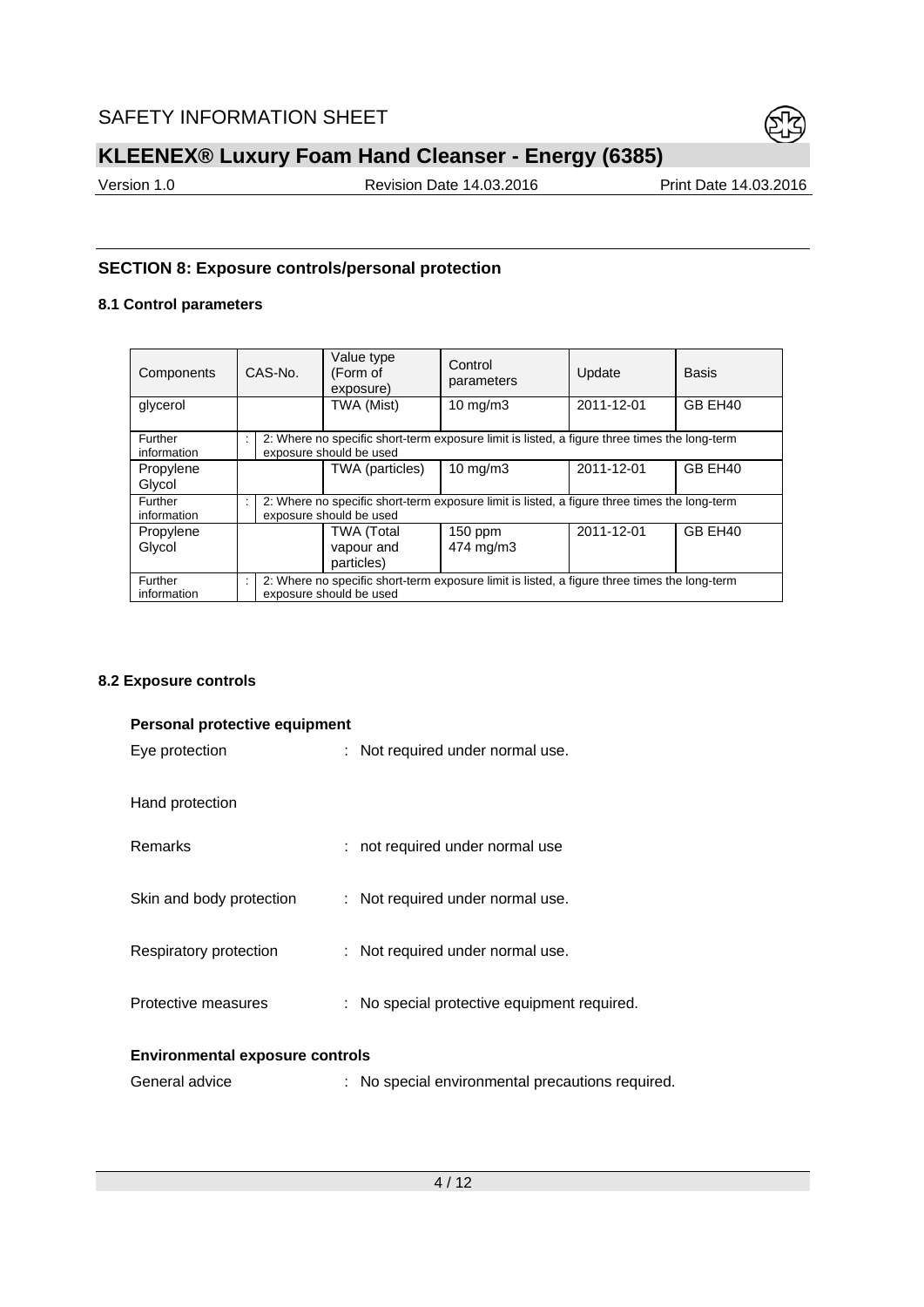

Version 1.0 Revision Date 14.03.2016 Print Date 14.03.2016

### **SECTION 9: Physical and chemical properties**

### **9.1 Information on basic physical and chemical properties**

| Appearance                                 |    | liquid             |
|--------------------------------------------|----|--------------------|
| Colour                                     | t  | No data available  |
| Odour                                      |    | No data available  |
| Odour Threshold                            |    | No data available  |
| pH                                         |    | $5.0 - 7.0$        |
| Melting point/range                        |    | $< -2$ °C          |
| Boiling point/boiling range                |    | No data available  |
| Flash point                                |    | does not flash     |
| Evaporation rate                           |    | No data available  |
| Flammability (solid, gas)                  | ÷  | No data available  |
| <b>Burning rate</b>                        |    | No data available  |
| Lower explosion limit                      |    | No data available  |
| Upper explosion limit                      | t  | No data available  |
| Vapour pressure                            |    | similar to water   |
| Relative vapour density                    | t. | No data available  |
| Relative density                           | t  | No data available  |
| Water solubility                           | İ  | completely soluble |
| Solubility in other solvents               |    | No data available  |
| Partition coefficient: n-<br>octanol/water |    | No data available  |
| Ignition temperature                       | t  | No data available  |
| Thermal decomposition                      | t  | No data available  |
| Viscosity, dynamic                         | t  | No data available  |
| Viscosity, kinematic                       |    | No data available  |
| <b>Explosive properties</b>                |    | No data available  |
| Oxidizing properties                       |    | No data available  |

## **9.2 Other information**

none

### **SECTION 10: Stability and reactivity**

#### **10.1 Reactivity**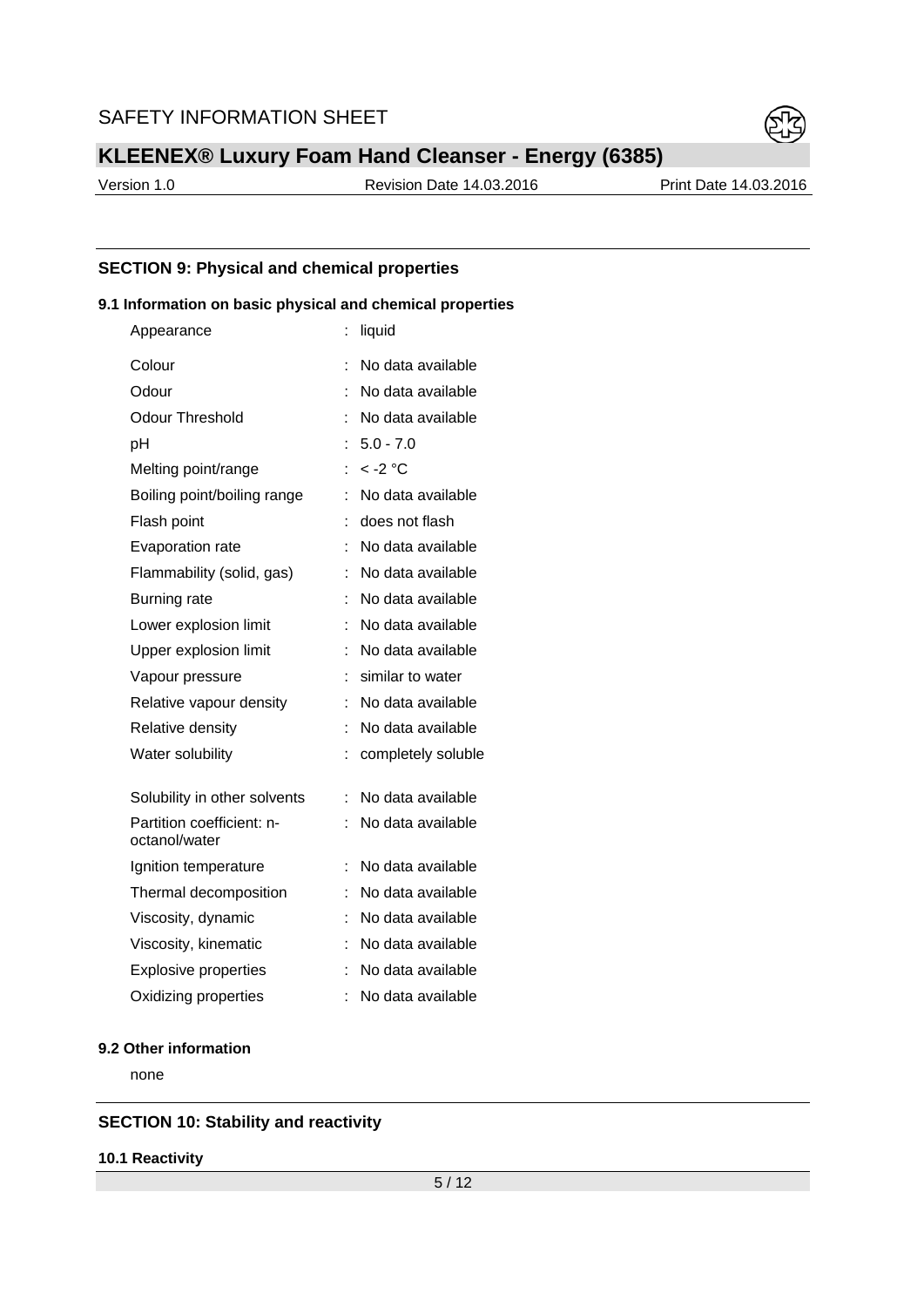

| Version 1.0          | <b>Revision Date 14.03.2016</b> | Print Date 14.03.2016 |  |  |
|----------------------|---------------------------------|-----------------------|--|--|
|                      |                                 |                       |  |  |
| $\sim$ $\sim$ $\sim$ |                                 |                       |  |  |

Stable under recommended storage conditions.

## **10.2 Chemical stability**

No decomposition if stored and applied as directed.

|  |  | 10.3 Possibility of hazardous reactions |  |  |  |
|--|--|-----------------------------------------|--|--|--|
|  |  |                                         |  |  |  |

Hazardous reactions : No hazards to be specially mentioned.

## **10.4 Conditions to avoid**

Conditions to avoid : No data available

| 10.5 Incompatible materials |  |
|-----------------------------|--|
|-----------------------------|--|

|                                       | Materials to avoid |  | $:$ None. |  |  |
|---------------------------------------|--------------------|--|-----------|--|--|
| 10.6 Hazardous decomposition products |                    |  |           |  |  |
|                                       |                    |  |           |  |  |

| Hazardous decomposition | : Stable under normal conditions. |
|-------------------------|-----------------------------------|
| products                |                                   |
| Other information       | : Stable under normal conditions. |

## **SECTION 11: Toxicological information**

# **11.1 Information on toxicological effects**

| <b>Product</b>                        |                                                                                                                              |
|---------------------------------------|------------------------------------------------------------------------------------------------------------------------------|
| Skin corrosion/irritation             | : According to the classification criteria of the European Union,<br>the product is not considered as being a skin irritant. |
| Serious eye damage/eye<br>irritation  | : According to the classification criteria of the European Union,<br>the product is not considered as being an eye irritant. |
| Respiratory or skin<br>sensitisation  | : Based on available data, the classification criteria are not met.                                                          |
| Germ cell mutagenicity                |                                                                                                                              |
| Germ cell mutagenicity-<br>Assessment | : Contains no ingredient listed as a mutagen                                                                                 |
| Carcinogenicity -<br>Assessment       | Contains no ingredient listed as a carcinogen                                                                                |
| Reproductive toxicity -<br>Assessment | : Contains no ingredient listed as toxic to reproduction                                                                     |
| STOT - single exposure                | : Remarks: No data available                                                                                                 |
| STOT - repeated exposure              | : Remarks: No data available                                                                                                 |
| Aspiration toxicity                   | No aspiration toxicity classification                                                                                        |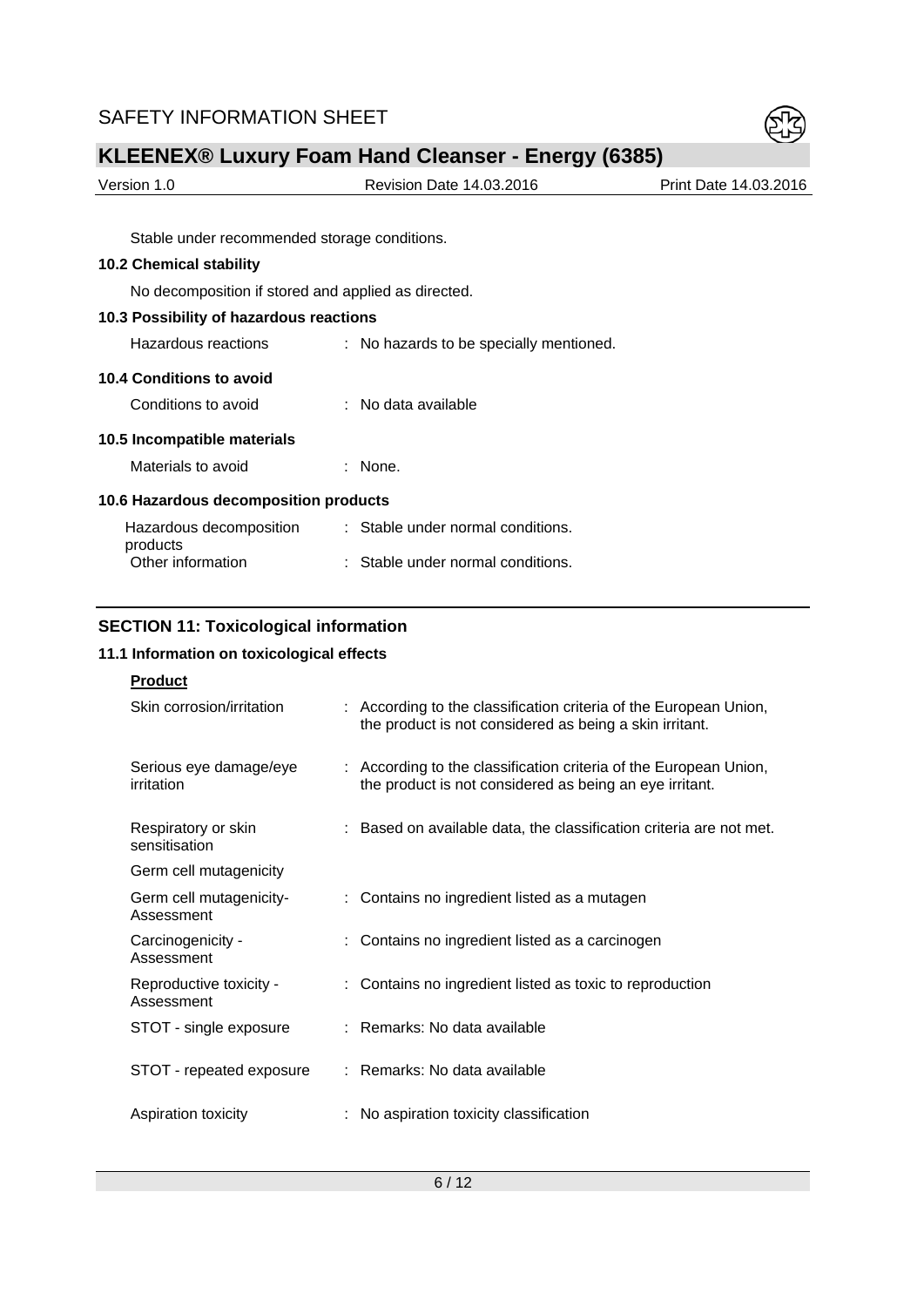

# Version 1.0 **Revision Date 14.03.2016** Print Date 14.03.2016 Further information : The product contains no substances which at their given concentration, are considered to be hazardous to health. **Components: Linalool :**  Acute oral toxicity : LD50 Oral Mouse, male and female: 3,500 mg/kg Method: OECD Test Guideline 401 GLP: no Acute inhalation toxicity : LC50 Mouse, male and female: 3.2 mg/l Method: No information available. GLP: no Acute dermal toxicity : LD50 Dermal Albino rabbit: 5,610 mg/kg Method: OECD Test Guideline 402 GLP: no Skin corrosion/irritation : Species: Rabbit Result: Skin irritation Method: OECD Test Guideline 404 GLP: yes Serious eye damage/eye irritation : Species: Rabbit Result: Eye irritation Method: OECD Test Guideline 405 GLP: no Respiratory or skin sensitisation : Species: Mouse Result: Did not cause sensitisation on laboratory animals. Method: No information available. GLP: no **Glycerol :**  Acute oral toxicity : LD50 Oral Mouse, male: 23,000 mg/kg Method: Acute toxicity estimate GLP: no Acute inhalation toxicity : LC50 Rat, male: > 2.75 mg/l Method: Acute toxicity estimate GLP: no Acute dermal toxicity : LD50 Dermal Guinea pig, male and female: 56,750 mg/kg Method: Acute toxicity estimate GLP: no Skin corrosion/irritation : Species: Rabbit

# **KLEENEX® Luxury Foam Hand Cleanser - Energy (6385)**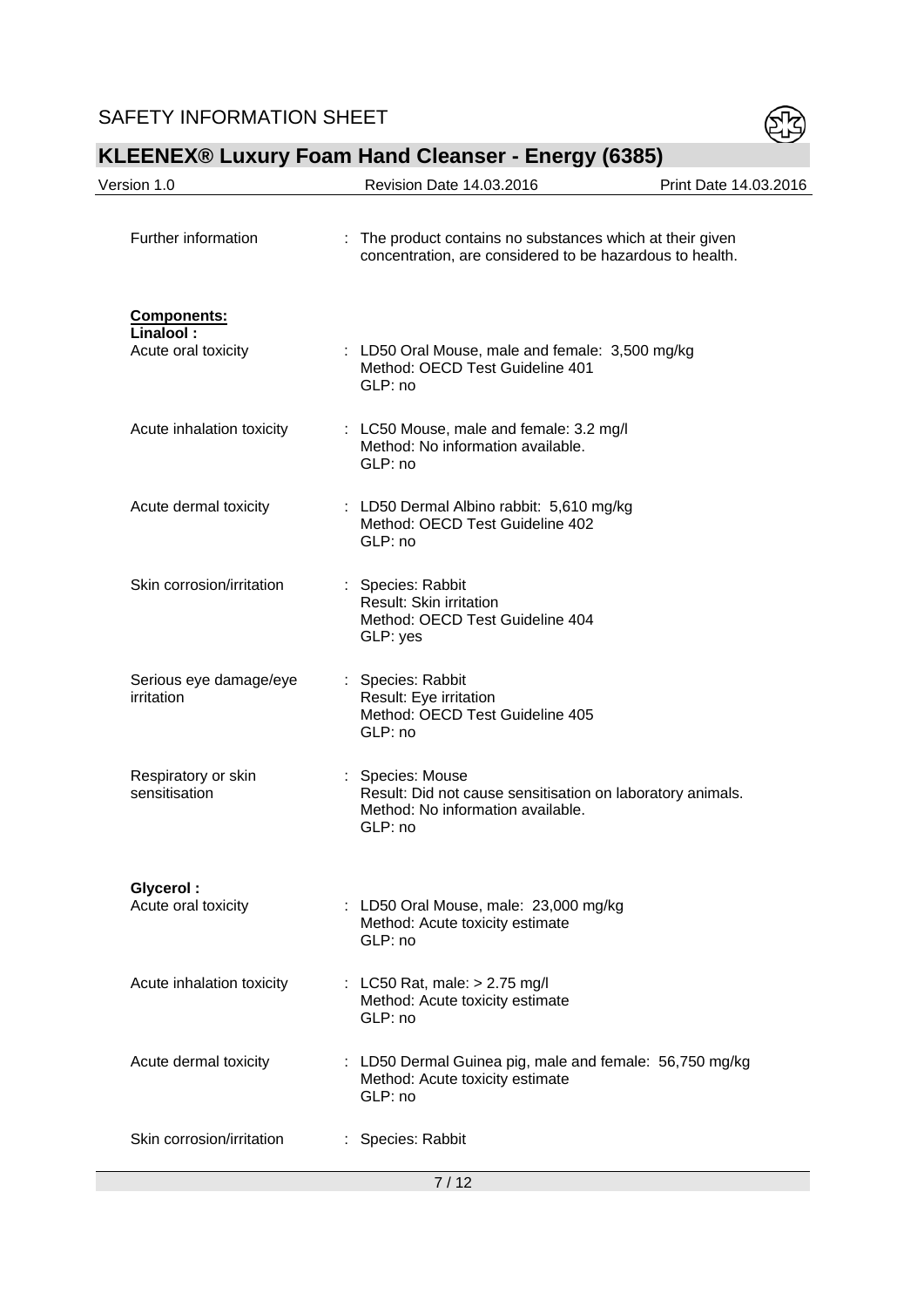

| Version 1.0                                     | Revision Date 14.03.2016                                                                                                                                                                          | Print Date 14.03.2016 |
|-------------------------------------------------|---------------------------------------------------------------------------------------------------------------------------------------------------------------------------------------------------|-----------------------|
|                                                 | Result: No skin irritation<br>Method: No information available.<br>GLP: no                                                                                                                        |                       |
| Serious eye damage/eye<br>irritation            | : Species: Rabbit<br>Result: No eye irritation<br>Method: No information available.<br>GLP: no                                                                                                    |                       |
| Germ cell mutagenicity                          |                                                                                                                                                                                                   |                       |
| Genotoxicity in vitro                           | : Result: negative                                                                                                                                                                                |                       |
| Carcinogenicity                                 | : Species: Rat, male and female<br><b>Application Route: Oral</b><br>Exposure time: 24<br>Number of exposures: 1                                                                                  |                       |
| <b>Propylene Glycol:</b><br>Acute oral toxicity | : LD50 Oral Rat, male and female: 22,000 mg/kg<br>Method: Acute toxicity estimate<br>GLP: no                                                                                                      |                       |
| Acute inhalation toxicity                       | : LC50 Rabbit: > 317,042 mg/m3<br>Exposure time: 2 h<br>Method: No information available.<br>GLP: no                                                                                              |                       |
| Acute dermal toxicity                           | : LD50 Dermal Rabbit: > 2,000 mg/kg<br>Method: No information available.<br>GLP: no                                                                                                               |                       |
| Skin corrosion/irritation                       | Species: Rabbit<br>Result: No skin irritation<br>Method: OECD Test Guideline 404<br>GLP: No information available.                                                                                |                       |
| Serious eye damage/eye<br>irritation            | : Species: Rabbit<br>Result: No eye irritation<br>Method: OECD Test Guideline 405<br>GLP: No information available.                                                                               |                       |
| Respiratory or skin<br>sensitisation            | : Test Method: Maximisation Test (GPMT)<br>Species: Guinea pig<br>Result: Did not cause sensitisation on laboratory animals.<br>Method: OECD Test Guideline 406<br>GLP: No information available. |                       |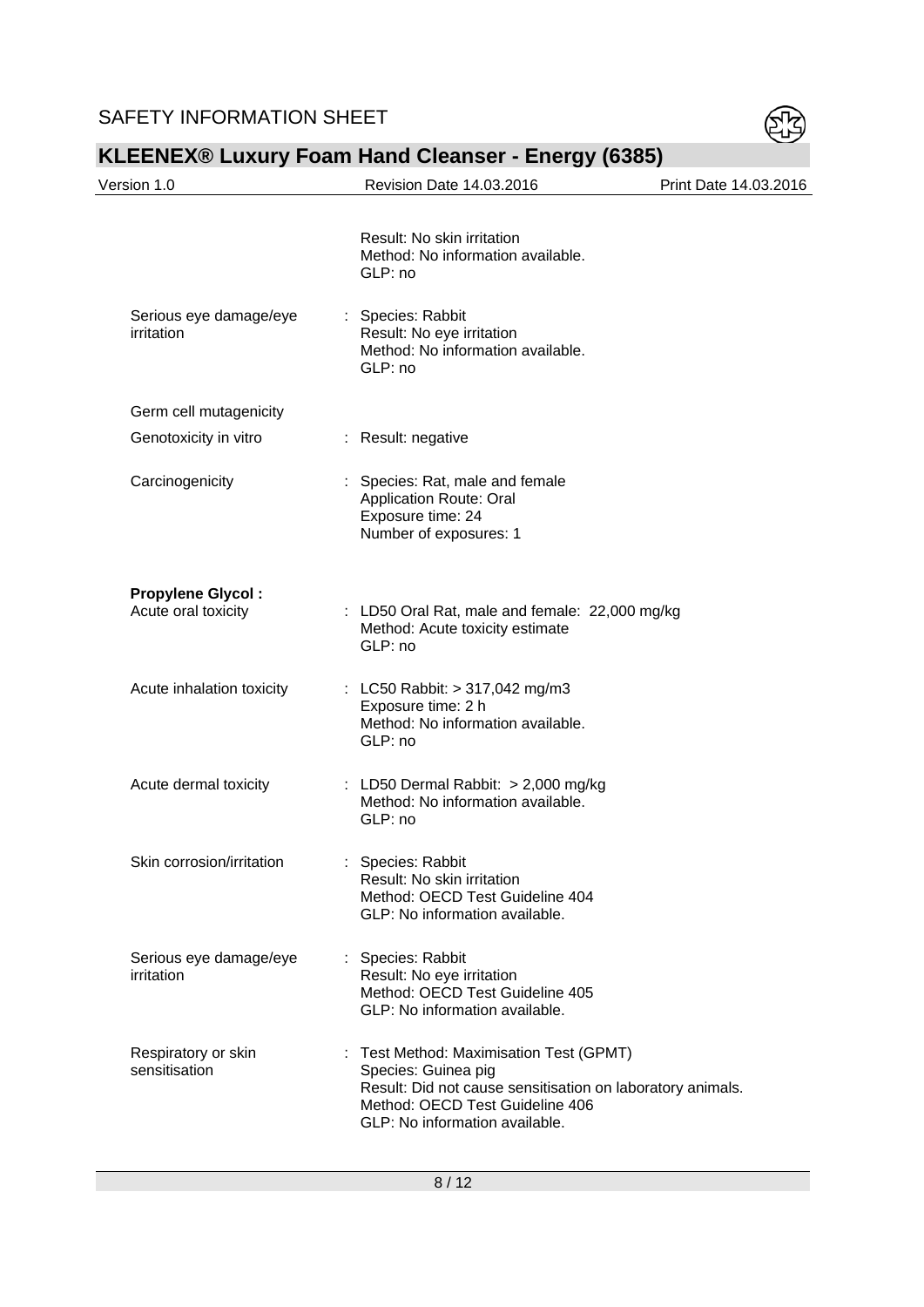

Version 1.0 Revision Date 14.03.2016 Print Date 14.03.2016

# **SECTION 12: Ecological information**

| 12.1 Toxicity                                          |                                                                                                                                                               |
|--------------------------------------------------------|---------------------------------------------------------------------------------------------------------------------------------------------------------------|
| <b>Product:</b>                                        |                                                                                                                                                               |
| Toxicity to fish                                       | : No data available                                                                                                                                           |
| Further information                                    |                                                                                                                                                               |
| Components:                                            |                                                                                                                                                               |
| Linalool:<br>Toxicity to fish                          | : LC50 (Oncorhynchus mykiss (rainbow trout)): 27.8 mg/l<br>Exposure time: 96 h<br>Test Method: static test<br>Method: OECD Test Guideline 203<br>GLP: yes     |
| Toxicity to daphnia and other<br>aquatic invertebrates | : EC50 (Daphnia magna (Water flea)): 59 mg/l<br>Exposure time: 48 h<br>Test Method: static test<br>Method: OECD Test Guideline 202<br>GLP: yes                |
| Toxicity to algae                                      | : EC50 (Desmodesmus subspicatus (green algae)): 88.3 mg/l<br>Exposure time: 96 h<br>Test Method: static test<br>Method: see user defined free text<br>GLP: no |
| Glycerol:<br>Toxicity to fish                          | : LC50 (Oncorhynchus mykiss (rainbow trout)): 54,000 mg/l<br>Exposure time: 96 h<br>Test Method: static test<br>Method: No information available.<br>GLP: no  |
| Toxicity to daphnia and other<br>aquatic invertebrates | : EC50 (Daphnia magna (Water flea)): 1,955 mg/l<br>Exposure time: 48 h<br>Test Method: static test<br>Method: No information available.<br>GLP: no            |
| <b>Propylene Glycol:</b><br>Toxicity to fish           | : LC50 (Oncorhynchus mykiss (rainbow trout)): 40,613 mg/l<br>Exposure time: 96 h<br>Test Method: static test<br>Method: No information available.<br>GLP: no  |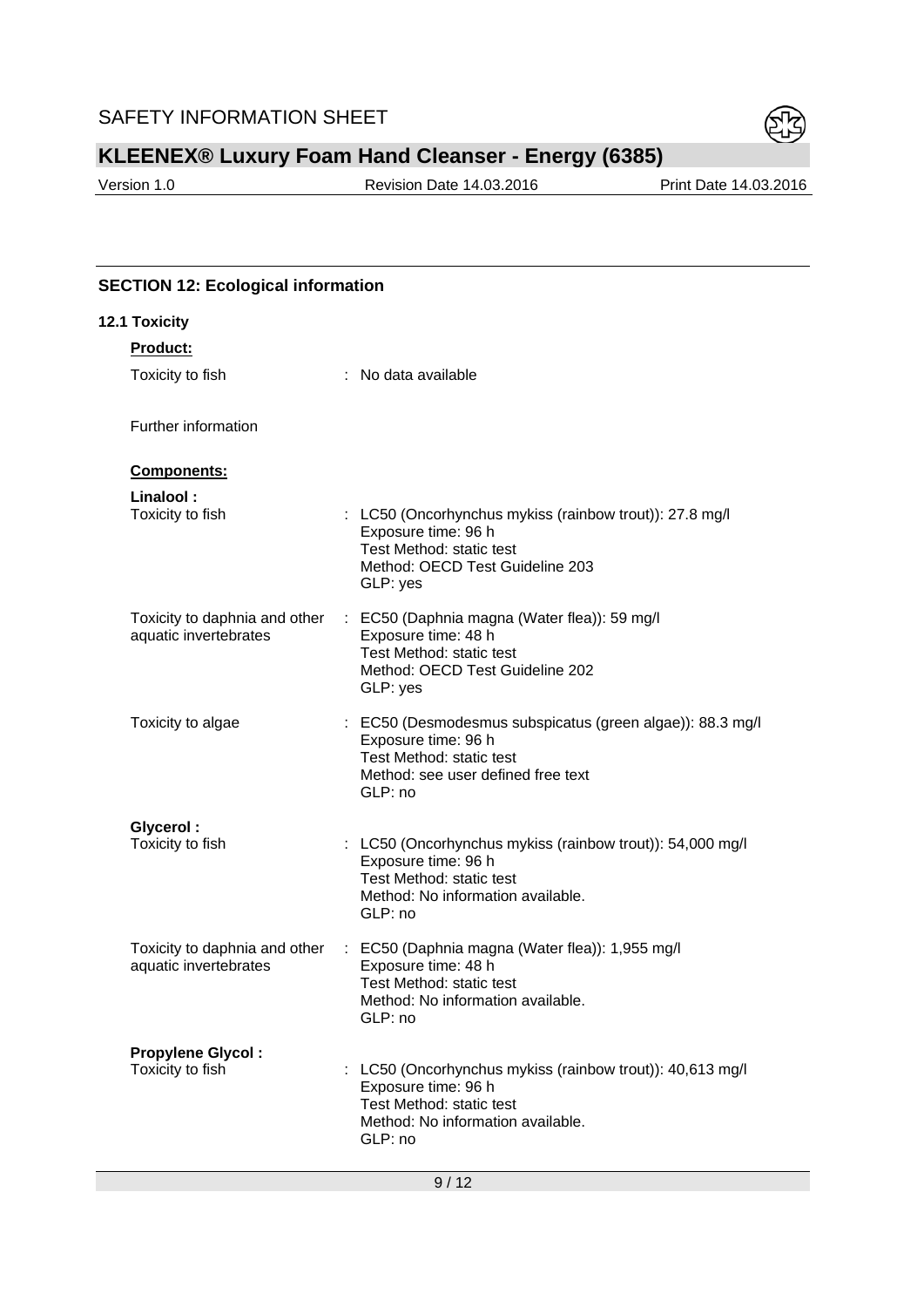

|          | Version 1.0                                                                                 |    | Revision Date 14.03.2016                                                                                                                                                                                      | Print Date 14.03.2016 |
|----------|---------------------------------------------------------------------------------------------|----|---------------------------------------------------------------------------------------------------------------------------------------------------------------------------------------------------------------|-----------------------|
|          | Toxicity to daphnia and other<br>aquatic invertebrates                                      | ÷. | EC50 (Americamysis): 18,800 mg/l<br>Exposure time: 96 h<br>Test Method: static test<br>Method: No information available.<br>GLP: yes                                                                          |                       |
|          | Toxicity to algae                                                                           |    | : EC50 (Pseudokirchneriella subcapitata (green algae)): 24,200<br>mg/l<br>Exposure time: 72 h<br>Test Method: static test<br>Method: OECD Test Guideline 201<br>GLP: yes                                      |                       |
|          | Toxicity to daphnia and other<br>aquatic invertebrates<br>(Chronic toxicity)                |    | : NOEC: 13,020 mg/l<br>Exposure time: 7 d                                                                                                                                                                     |                       |
|          | 12.2 Persistence and degradability                                                          |    |                                                                                                                                                                                                               |                       |
|          | <b>Product:</b>                                                                             |    |                                                                                                                                                                                                               |                       |
|          | Biodegradability                                                                            |    | : No data available                                                                                                                                                                                           |                       |
|          | <b>Components:</b>                                                                          |    |                                                                                                                                                                                                               |                       |
|          | Linalool:<br>Biodegradability                                                               |    | : Result: Readily biodegradable                                                                                                                                                                               |                       |
|          | <b>Glycerol:</b><br>Biodegradability                                                        |    | : Result: Readily biodegradable                                                                                                                                                                               |                       |
|          | 12.3 Bioaccumulative potential                                                              |    |                                                                                                                                                                                                               |                       |
|          | Product:                                                                                    |    |                                                                                                                                                                                                               |                       |
|          | <b>Bioaccumulation</b>                                                                      |    | : No data available                                                                                                                                                                                           |                       |
|          | 12.4 Mobility in soil                                                                       |    |                                                                                                                                                                                                               |                       |
|          | <b>Product:</b>                                                                             |    |                                                                                                                                                                                                               |                       |
|          | Distribution among<br>environmental compartments<br>12.5 Results of PBT and vPvB assessment |    | : No data available                                                                                                                                                                                           |                       |
| Product: |                                                                                             |    |                                                                                                                                                                                                               |                       |
|          | Assessment                                                                                  |    | : This substance/mixture contains no components considered<br>to be either persistent, bioaccumulative and toxic (PBT), or<br>very persistent and very bioaccumulative (vPvB) at levels of<br>0.1% or higher. |                       |
|          | 12.6 Other adverse effects                                                                  |    |                                                                                                                                                                                                               |                       |
|          | Product:                                                                                    |    |                                                                                                                                                                                                               |                       |
|          | Additional ecological<br>information                                                        |    | : There is no data available for this product.                                                                                                                                                                |                       |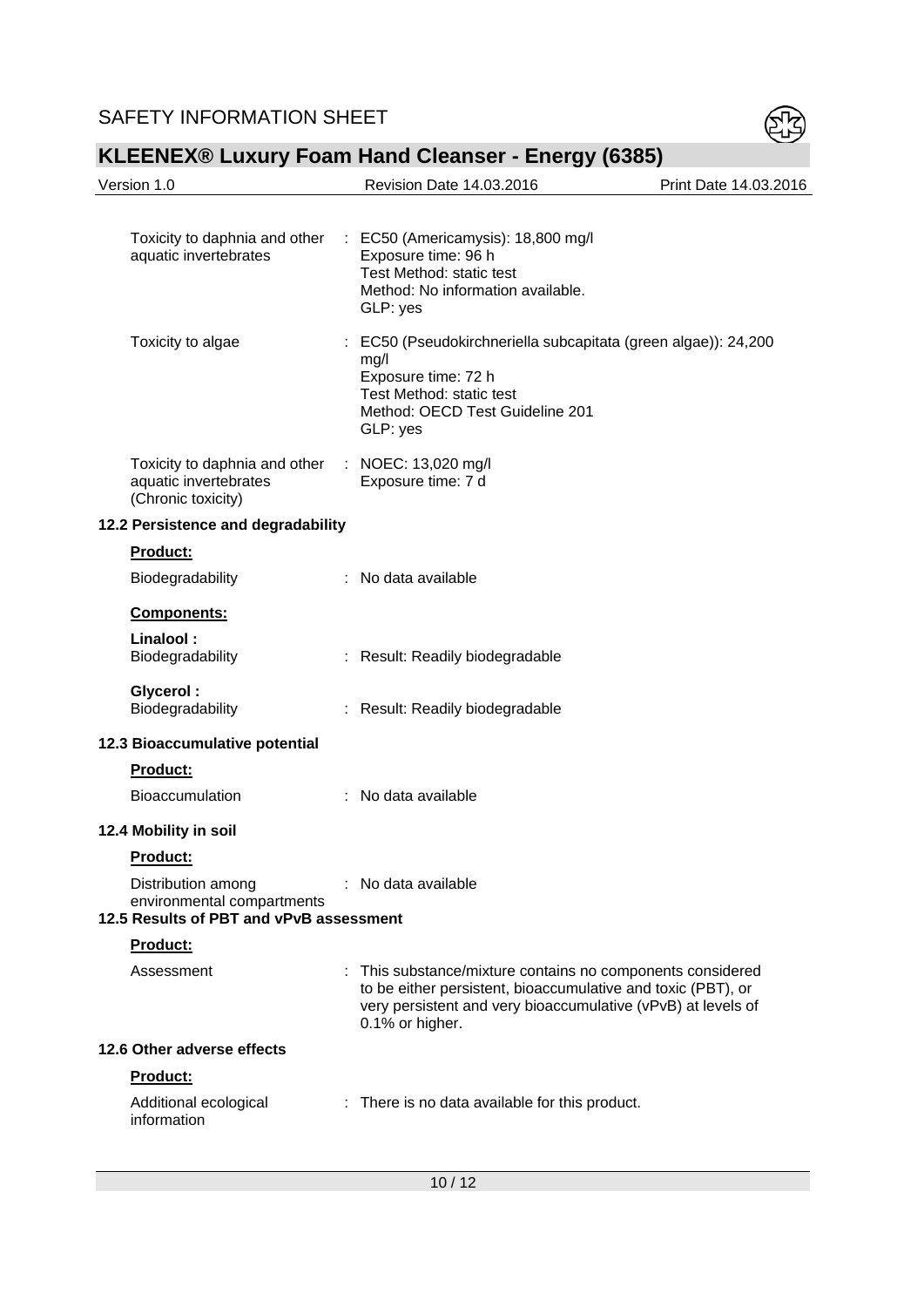

Version 1.0 Revision Date 14.03.2016 Print Date 14.03.2016

## **SECTION 13: Disposal considerations**

#### **13.1 Waste treatment methods**

| Product                | : Dispose of in accordance with local regulations.                 |
|------------------------|--------------------------------------------------------------------|
| Contaminated packaging | : Dispose of as unused product.<br>Do not re-use empty containers. |

#### **SECTION 14: Transport information**

#### **14.1 UN number**

Not regulated as a dangerous good

**14.2 UN proper shipping name** 

Not regulated as a dangerous good

# **14.3 Transport hazard class(es)**

Not regulated as a dangerous good

#### **14.4 Packing group**

Not regulated as a dangerous good

- **14.5 Environmental hazards**  Not regulated as a dangerous good
- **14.6 Special precautions for user**  Not applicable
- **14.7 Transport in bulk according to Annex II of MARPOL 73/78 and the IBC Code**  Not applicable for product as supplied.

#### **SECTION 15: Regulatory information**

#### **15.1 Safety, health and environmental regulations/legislation specific for the substance or mixture**

## **Notification status**

REACH : This mixture contains only ingredients which have been subject to a pre-registration according to Regulation (EC) No. 1907/2006 (REACH).

#### **15.2 Chemical Safety Assessment**  No information available.

#### **SECTION 16: Other information**